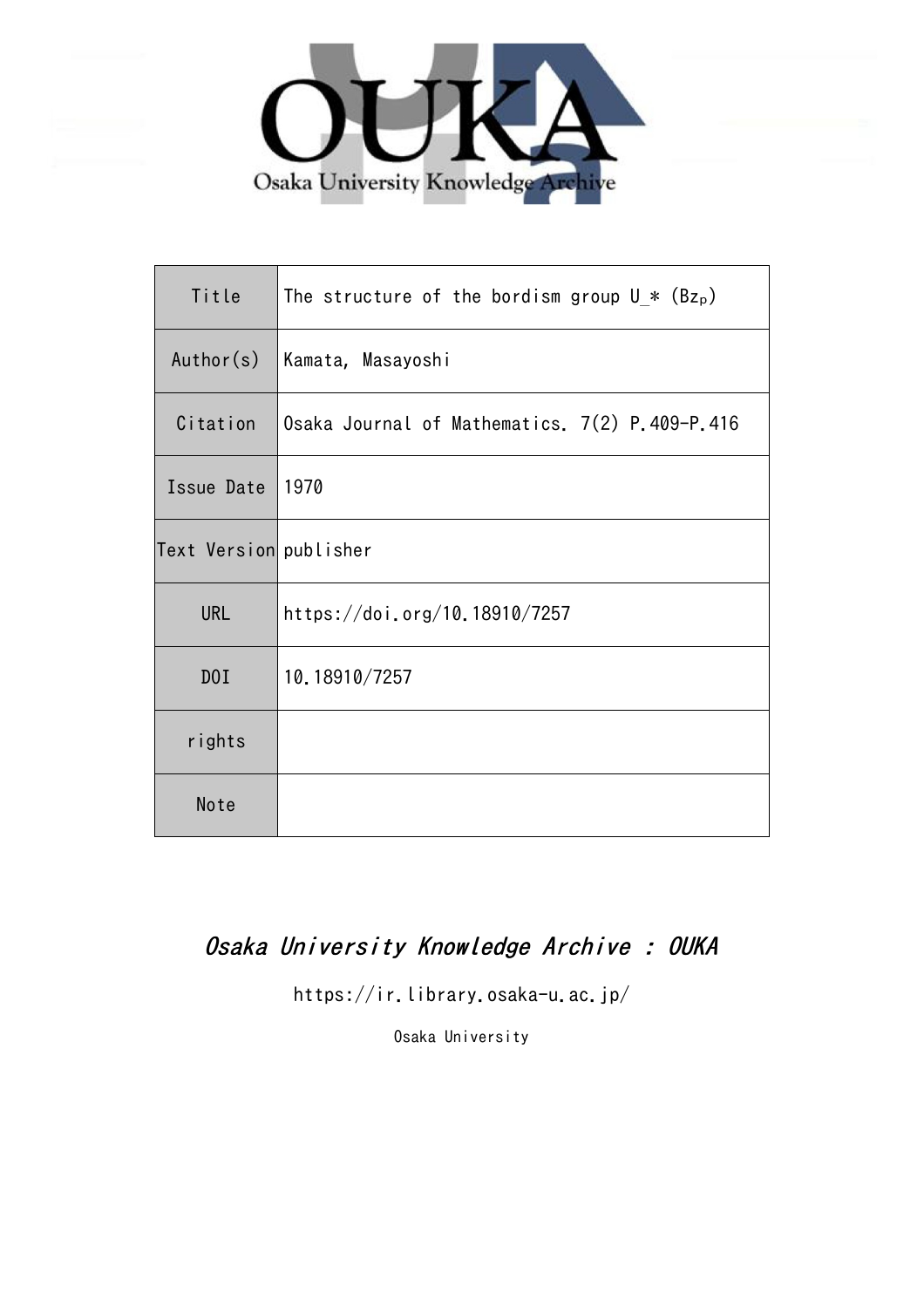## THE STRUCTURE OF THE BORDISM GROUP  $\boldsymbol{U}_{*}(\boldsymbol{B}\boldsymbol{Z}_{\hat{p}})$

Dedicated to Professor Keizo Asano on his 60th birthday

MASAYOSHI KAMATA

(Received March 10, 1970)

(Revised April 3, 1970)

In this paper, we determine the additive structure of the complex bordism group  $U_*(B\!Z_p)$ , where  $B\!Z_p$  is a classifying space for  $Z_p,$   $p$  a odd prime. Conner Floyd [1] computed the case  $p=2$ , and solved by a goemetric method. Here we use the Mischenko series [4] instead of the geometric method of Conner-Floyd.

The author wishes to express his thanks to Professor S. Araki for his many valuable suggestions and discussions.

## **1.** The order of the element  $[L^{n-1}(p), i]$

We denote by  $U_*(X, A)$  and  $U^*(X, A)$  the complex bordism group and the complex cobordism group of a  $CW$  complex pair  $(X, A)$  respectively. Let  $L^{n}(p)$  be a (2*n*+1)-dimensional lens space defined by a rotation Γ which acts on a  $(2n+1)$ -sphere  $S^{2n+1}$  in complex coordinate by  $\Gamma(x_0, ..., x_n) = (\rho z_0, ..., \rho z_n)$ with  $\rho = \exp{(2\pi i/p)}$ .  $BZ_p$  is a *CW* complex of which the  $(2n+1)$ -skeleton is  $L^n(p)$ . The cell structure of  $L^n(p)$  is given as follows:

$$
L^{n}(p) = s^{1} \cup {_{p}e^{2}} \cup {_{e}^{3}} \cup {_{p}} \cdots \cup {_{p}}{e^{2n}} \cup {e^{2n+1}}.
$$

Applying the exact sequence of the bordism group to a pair  $(L^{n+1}(p), L^{n}(p))$ , it follows immediately that

$$
U_{k}(L^{n}(p))\approx U_{k}(L^{n+1}(p))
$$
 for  $k<2n+1$ .

In this section we study the order of the element

$$
[L^{n-1}(p), i] \in U_{2n-1}(L^{n}(p)) \approx \cdots \approx U_{2n-1}(BZ_p),
$$

where  $i:L^{n-1}(p) \to L^{n}(p)$  is the inclusion. In order to determine the order of [L<sup>n-1</sup> (p), i], we use the duality isomorphism between bordism groups and cobordism groups, and the relation between  $K$ -theories and cobordism theories.

**Theorem 1.1** (Atiyah-Kultze [3]). *If X is an n-dimensional compact Umanifold, there is an isomorphism*  $D: U_k(X) {\rightarrow} U^{n-k}(X)$ .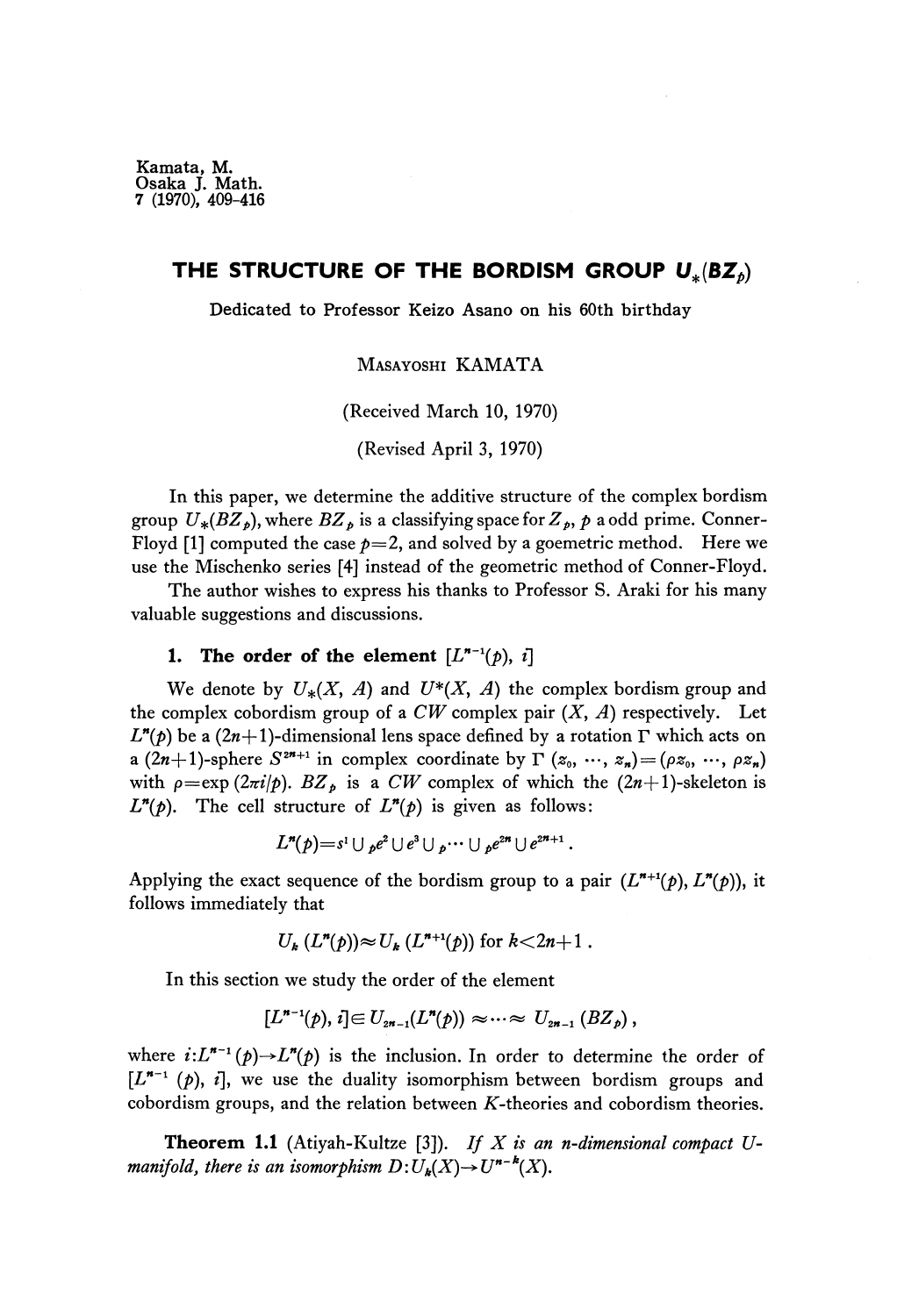410 M. KAMATA

 $D[M^*, f]$  is given as follows. For a large integer r such that  $n+r-k$  is even, there is an embedding map  $\widehat{f}:M^{\textit{k}}{\rightarrow}S^rX^{\textit{+}}{\mathord}-\{*\},$  which is homotopic to the map  $f:M^{\mathbf{k}} \rightarrow X \subset S^r X^+ - \{*\}$ , where  $*$  denotes the base point. Denote by  $N(M^{\mathbf{k}})$ the normal bundle of  $M^{\boldsymbol *}\mathbf{\subset} S^{\boldsymbol *}X^{\boldsymbol *}-\{*\}$ , and there is a bundle map  $\varphi$  from  $N(M^{\boldsymbol *})$ to the  $(n+r-k)/2$ -dimensional universal complex bundle  $EU((n+r-k)/2)$ . Then we can construct the map

$$
d(f): S^r X^+ \to T(N(M^*)) \xrightarrow{\phi} MU((n+r-k)/2),
$$

where  $T(N(M^k))$  and  $MU((n+r-k)/2)$  are Thom complexes of  $N(M^k)$  and  $EU((n+r-k)/2)$  respectively.  $D[M^k, f]=[d(f)].$ 

The following theorem which connects  $K$ -theories with cobordism theories was given by Conner-Floyd [1].

**Theorem 1.2** (Conner-Floyd). *If X is a finite connected CW complex, the homomorphism*  $\rho$ :  $\tilde{K}(X) \rightarrow U^2(X)$  which maps  $\{\xi^n\}$ -n into the 1-st cobordism *Chern class c*<sub>1</sub>( $\xi$ <sup>*n*</sup>) of  $\xi$ <sup>*n*</sup> is the monomorphism of  $\tilde{K}(X)$  onto a direct summand of  $U^2(X)$ .

Let  $\pi: L^{n}(p) \rightarrow CP^{n}$  be a canonical projection. If  $\eta$  is a canonical complex line bundle over  $CP^n$ ,  $\tau_c(CP^n) \oplus 1_c = (n+1)\overline{\eta}$  and  $\tau(L^n(p)) \oplus 1 = \pi^*(\tau(CP^n) \oplus 2)$ , where  $\tau(L^{n}(p))$  and  $\tau(CP^{n})$  are tangent bundles over  $L^{n}(p)$  and  $CP^{n}$  respectively, and lower index *c* denotes a complex vector bundle. Therefore *L<sup>n</sup> (p)* is a U-manifold. Considering homomorphisms D and  $\rho$  of Theorems 1.1 and 1.2 for a space  $L^n(p)$ , we have the following

**Proposition 1.3.**  $D[L^{n-1}(p), i] = \rho(\pi^* \eta - 1_c)$ .

Proof. Let  $\nu_c$  be the normal bundle of  $CP^{n-1}$  in  $CP^n$ . Since  $\tau_c(CP^n)$ 

$$
r((\tau_c(CP\cdot P\vert CP\cdot P\cdot \exists) \oplus 1_c)=r(\tau_c(CP\cdot P\cdot \exists) \oplus 1_c \oplus \nu_c),
$$

where  $r$  denotes the real restriction. Moreover,

$$
\pi^* r(\tau_c(CP'') \oplus 1_c) | CP^{n-1} = \pi^* r\{(\tau_c(CP^{n-1}) \oplus 1_c) \oplus \nu_c\},
$$

which implies that  $\pi^* r \nu_c$  is the normal bundle of  $L^{n-1}(p)$  in  $L^n(p)$ . The total space  $E(\tau_c(CP^*))$  of  $\tau_c(CP^*)$  can be represented as the set of all pairs  $[\tilde{u},\, \tilde{v}]$  with  $||\vec{u}||\!=\!1,\, \vec{u}\!\!\in\!\! C^{\,\boldsymbol{n}{+}1}\,$  and  $\langle \vec{u},\, \vec{v}\rangle\!\!=\!0$  by the standard Hermitian metric of  $C^{n+1}$ , under the identification  $(\vec{u}, \vec{v}) \equiv (\lambda \vec{u}, \lambda \vec{v})$  for all  $\lambda \in C^1$ ,  $||\lambda|| = 1$ . Now we define the Hermitian metric  $F: E(\tau_c(CP^*)) \times E(\tau_c(CP^*)) \rightarrow C^1$  by

$$
F([\vec{u}_1, \vec{v}_1], [\vec{u}_2, \vec{v}_2]) = \langle \vec{u}_1, \vec{u}_2 \rangle \langle \vec{v}_2, \vec{v}_1 \rangle.
$$

Then the total space of  $\nu_c$  is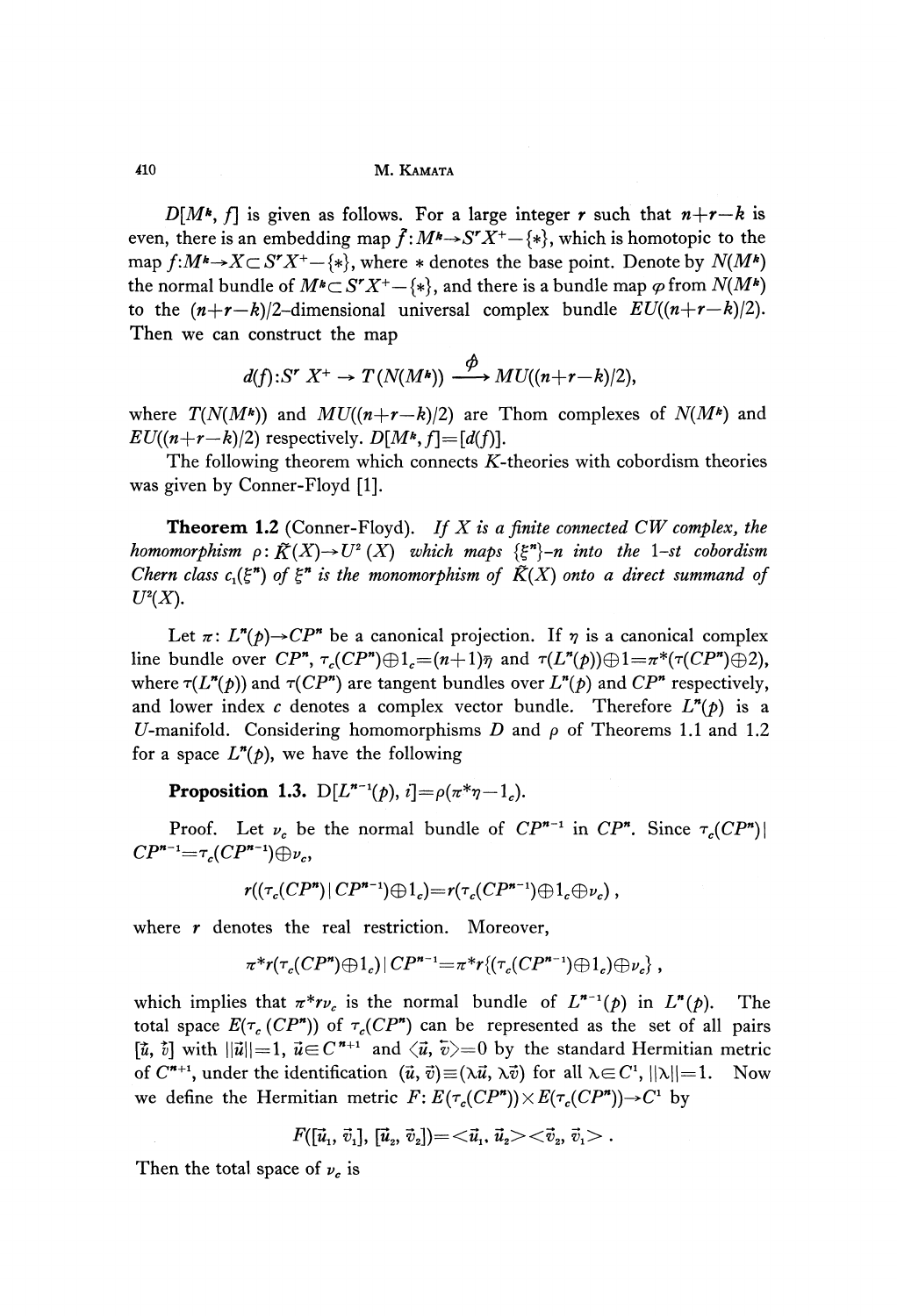$$
E(\nu_c) = \{ [\vec{u}, \vec{v}] \in E(\tau_c(CP^n)) : \vec{u} \in C^n, \text{ and } F([\vec{u}, \vec{v}], [\vec{u}, \vec{v}_1]) = 0
$$
  
for each  $[\vec{u}, \vec{v}_1] \in E(\tau_c(CP^{n-1})) \}$ ,

that is,  $E(v_c)$  consists of the elements  $[\vec{u}, \vec{v}]$ , where  $\vec{v} = (0, \dots, 0, z_n)$ . Therefore  $E(\pi^*\nu_c)$  can be represented as the set of all pairs  $[\vec u,\,\vec v]$  with  $||\vec u||\!=\!1, \ \vec u\!\in\!C^{\boldsymbol *}$  and and  $\vec{v}$  =  $(0, \ldots, 0, z_n)$  under the identification  $(\vec{u}, \vec{v})$   $\equiv$   $(\rho \vec{u}, \rho \vec{v})$ *,*  $\rho$   $=$   $\exp(2\pi i/p)$ *.* Consider the open submanifold

$$
\tilde{L}^n(p) = \{ [z_0, \ldots, z_n] \in L^n(p); \ |z_n| < 1 \}
$$

of  $L^n(p)$ ; there is a diffeomorphism

$$
g\colon \widetilde{L}^n(p)\to E(\pi^*\nu_c)
$$

given by

$$
g([z_0, \dots, z_n]) = [(z_0/\lambda, \dots, z_{n-1}/\lambda), (0, \dots, 0, z_n/\lambda)], \lambda = \sqrt{\sum_{i=0}^{n-1} |z_i|^2},
$$

that is,  $\tilde{L}^n(p)$  is the tubular neighborhood of  $L^{n-1}(p)$  in  $L^n(p).$  We define the map

$$
f\colon E(\pi^*\nu_c)\to \bar{\eta}',
$$

 $(x_0, \ldots, x_{n-1}]$ ,  $(0, \ldots, 0, z_n)) = ([z_0, \ldots, z_{n-1}], z_n)$ , where  $\eta'$  is a canonical complex line bundle over *CP"'<sup>1</sup> .* Let A be a standard homeomorphism between the Thom complex of  $\bar{\eta}'$  and  $CP^n$ . Then, for  $[L^{n-1}(p), i] \in U_{2n-1}(L^n(p)),$ we have

$$
d(i)([z_0, \ldots, z_n]) = \begin{cases} h \circ f \circ g ([z_0, \ldots, z_n]), \ |z_n| + 1 \\ [0, \ldots, 0, 1], \quad |z^n| = 1. \end{cases}
$$

It follows that  $\pi = d(i)$ . Since  $\rho(\pi^* \eta - 1_c) = [\pi]$ , the proposition follows. q.e.d.

Kambe [2] showed that the order of  $\pi^*(\eta-1_c) \in \tilde{K}(L^{\textit{m}}(p))$  is  $p^{\textit{I}}$ Then we have the following

**Proposition 1.4.**  $[L^{n-1}(p), i] \in U_{2n-1}(BZ_p)$  is of order  $p^{[(n-1)]/c}$ 

## 2. The structure of  $U_*(BZ_p)$ .

We consider the 2n-skeleton  $L_0^{\bullet}(\rho)$  of  $L_n(\rho)$ , that is,

$$
L_{\circ}^{\prime\prime}(p)=s^1\cup{}_pe^2\cup e^3\cup{}_p\cdots\cup e^{2n-1}\cup{}_pe^{2n}.
$$

Using the bordism exact sequence for a pair  $(L^n(p), L_0^n(p))$ , we have  $U_k(L_0^n(p))$  $\approx U_k(L^n(p))$ , for  $k<2n$ . Therefore, for a large *n* 

$$
U_{2k+1}(L^{n}(p)) \approx \widetilde{U}_{2k+1}(L^{n}(p)) \approx \widetilde{U}_{2k+1}(L^{n}(p)), U_{2k}(L^{n}(p)) \approx U_{2k}(L^{n}(p)).
$$

The bordism spectral sequence  $\{E_{s,t}^{\{r\}}\}$  for  $L_0^{\{r\}}(p)$  is trivial and if  $s+t=2k$ , then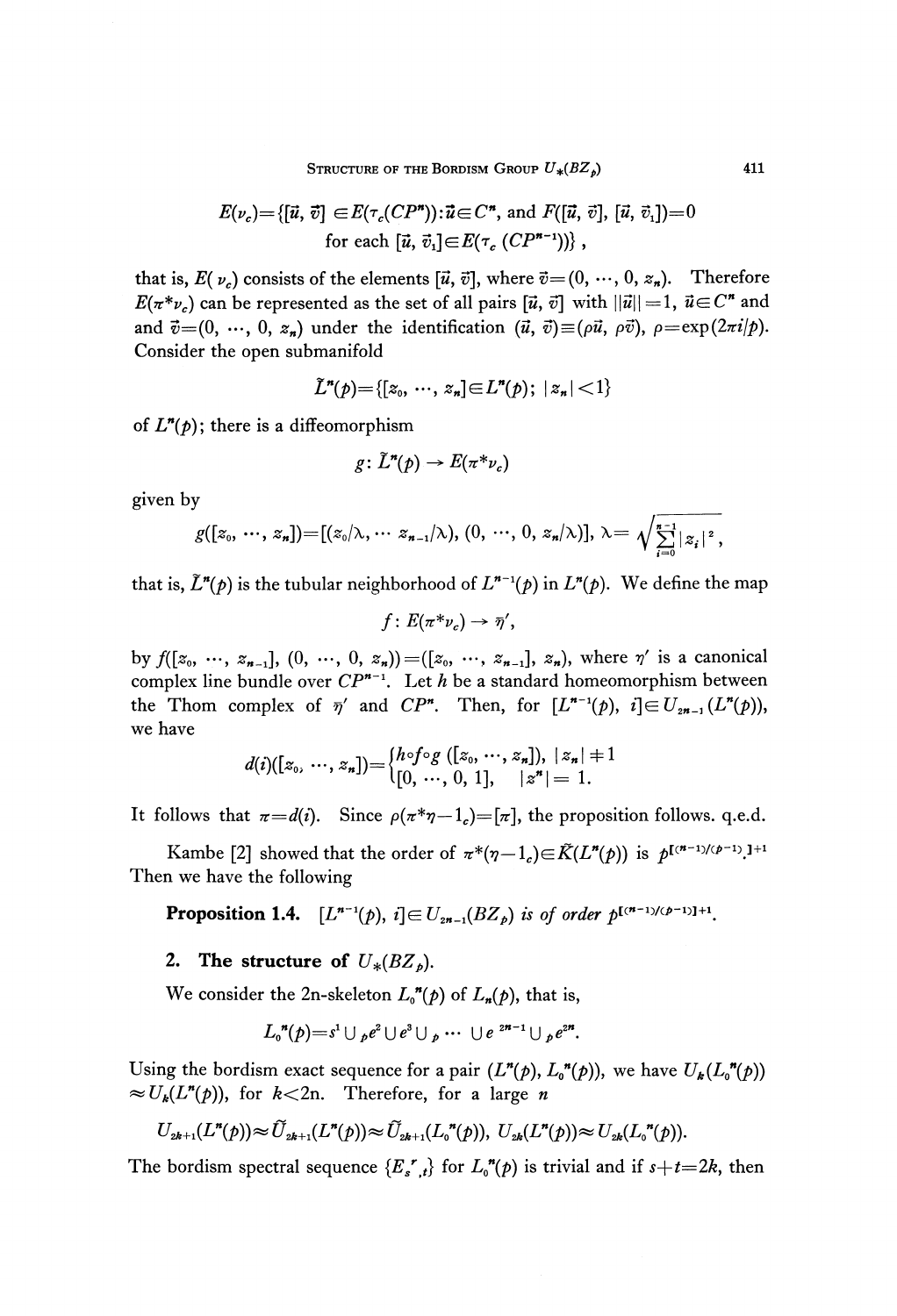**412 M. KAMATA**

*p*,  $E_0$ ,  $E_2$ ,  $\approx U_{2k}$ . It follows immediately that  $U_{2k}(L^n(p)) \approx U_{2k}$ .

*then*  $\alpha \in \mathfrak{p}U_{\alpha}$ . **Lemma 2.1.** *If*  $\alpha[L^o(p), i] = 0$  *in*  $U_{2j+1}(L^p(p))$  for a large n and

Proof. Since  $U_{2j+1}(L^n(p)) \approx \tilde{U}_{2j+1} (L_0^n(p))$ , we can assume that  $\alpha[L^o(p), i]$  $\in \tilde{U}_{2j+1}$  ( $L_o^{\bullet}(\phi)$ ). Consider the reduced bordism spectral sequence  $\{\tilde{E}_t, \tilde{E}_s\}$  for  $L_o''(p)$ , which is trivial. There is a filtration  $0 \subset J_{o,k} \subset J_{1,k-1} \subset \cdots \subset J_{k,0} \approx \tilde{U}_k$  $(L_o^{\prime\prime}(p))$  with  $J_{s,t}/J_{s-1,t+1} \approx \tilde{H}_s$   $(L_o^{\prime\prime}(p), U_t)$ . The multiplication

 $m: \widetilde{U}_s(L_0^{\prime\prime}(p))\otimes U_s \rightarrow \widetilde{U}_{s+t}(L_0^{\prime\prime}(p))$ 

induces the following commutative diagram

$$
\widetilde{U}_1(L_0"(\boldsymbol{p})) \otimes U_{2j} = J_{1,0} \otimes U_{2j} \xrightarrow{\mu \otimes id} \widetilde{H}_1(L_0"(\boldsymbol{p})) \otimes U_{2j}
$$
\n
$$
\downarrow m_1 \qquad \qquad \downarrow m_2
$$
\n
$$
J_{1,2j} \xrightarrow{\mu'} \widetilde{H}_1(L_0"(\boldsymbol{p}), U_{2j})
$$

where  $\mu$  is the edge homomorphism.

 $\alpha \mu[L^o(p), i] = m_2(\mu \otimes id)([L^o(p), i]\otimes \alpha) = \mu' \circ m_1([L^o(p), i]\otimes \alpha) = \mu' \alpha[L^o(p), i]) = 0.$ On the other hand  $\mu[L^o(p), i]$  is a generator of  $\tilde{H}_1(L_o^{\prime\prime}(p))$ . Since  $\tilde{H}_1(L_o^{\prime\prime}(p))$  is  $p$ -torsion group,  $\alpha \in pU_*$ . q.e.d.

**Lemma 2.2.** Suppose that X is an n-dimensional U-manifold. If  $[M_1, f_1]$ ,  $[M_2, f_2] \in U_*(X)$  are the elements represented by embedding maps  $f_k \colon M_k {\rightarrow} X$  (k= 1, 2). If the two embeddings are transversal to each other, then  $D[M_1,f_1]D[M_2,f_2]=0$  $D[M_1 \cdot M_2, f_1 | M_1 \cdot M_2]$ , where  $M_1 \cdot M_2$  is intersection manifold of  $M_1$  and  $M_2$  in X.

Proof. We can suppose that  $M_1 \cdot M_2$  is a submanifold satisfying  $\, N\!(M_1\!\cdot\! M_2)\,$  $=i^*{}_1N(M_1) \oplus i^*{}_2N(M_2)$ , where  $i_{\bm{k}}$ :  $M_1{\cdot}M_2{\rightarrow}M_{\bm{k}}(k{=}1,2)$  is the inclusion map and *N(M)* is the normal bundle of *M* in *X*.  $D[M_1 \cdot M_2, f_1 | M_1 \cdot M_2]$  is constructed by the bundle map

$$
N(M_1 \cdot M_2) \xrightarrow{\tilde{\Delta}} N(M_1) \times N(M_2) \longrightarrow EU(s) \times EU(t) \longrightarrow EU(s+t)
$$
  
\n
$$
\downarrow \qquad \qquad \downarrow \qquad \qquad \downarrow
$$
  
\n
$$
M_1 \cdot M_2 \xrightarrow{\Delta} M_1 \times M_2 \qquad \longrightarrow BU(s) \times BU(t) \longrightarrow BU(s+t),
$$

where  $\Delta$  is a diagonal map, and *s* and *t* are the dimensions of  $N(M_1)$  and  $N(M_2)$ respectively. In view of the definition of multiplication in the cobordism group, we complete the proof.

Suppose that  $\eta$  is the canonical line bundle over  $CP^n$ , it follows from Lemma 2.2 that  $\{c_1(\pi^*\eta)\}^{\mathbf{k}} = D[L^{\mathbf{n}-\mathbf{k}}(p), i].$ 

Mischenko obtained the following theorem [4], which plays an important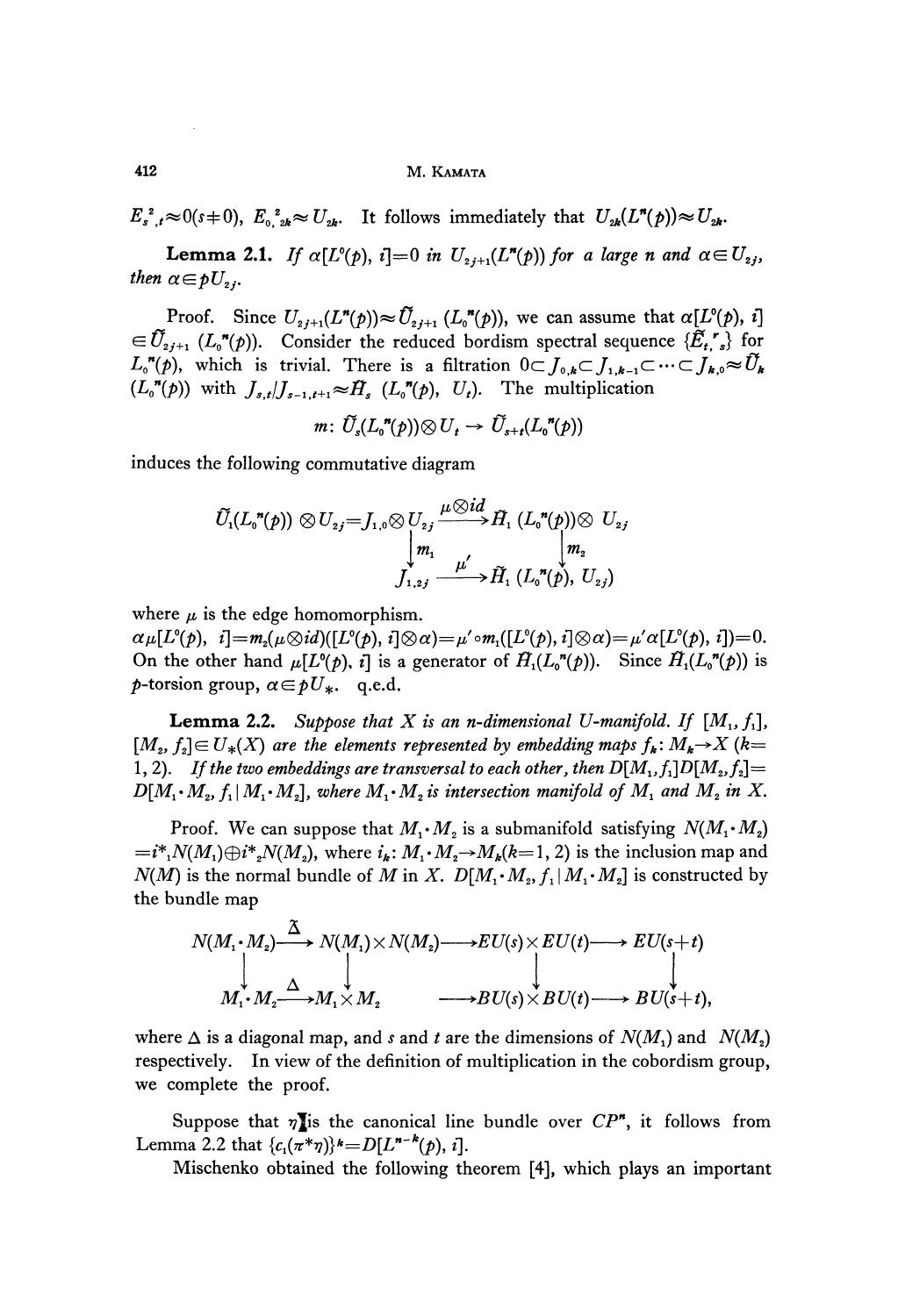role to deduce some relations of the elements of  $U_{2k-1}(BZ_p)$ .

**Theorem 2.3** (Mischenko). *For a complex line bundle ξ over a CW complex X*, define a series  $g(c_1(\xi))$  by

$$
g(c_1(\xi)) = \sum_{k \geq 0} \frac{x_k}{k+1} c_1(\xi)^{k+1} \in U^2(X) \otimes Q, x_k = [CP^k].
$$

*This satisfies, for line bundles ξ and η, the relation*

$$
g(c_{\scriptscriptstyle 1}(\xi\!\otimes\!\eta))=g(c_{\scriptscriptstyle 1}(\xi))\!+\!g(c_{\scriptscriptstyle 1}(\eta))\,.
$$

**Proposition 2.4.** There exists  $\alpha_a \equiv 0 \mod p$  such that

$$
p^{a}[L^{a(p-1)}(p), i] = \alpha_a [CP^{p-1}]^a [L^{0}(p), i].
$$

Proof. The proof is by induction on *a.* Let *η* be the canonical complex line bundle over *CP<sup>P</sup> .* By Theorem 2.3

$$
g(c_i(\eta^p))=pg(c_i(\eta))=p\Big\{c_i(\eta)+\frac{x_i}{2}c_i(\eta)^2+\cdots+\frac{x_{p-1}}{p}c_i(\eta)^p\Big\}
$$

and

$$
(p-1)!g(c_1(\eta^p))=p!c_1(\eta)+p(p-1)\cdots 2\cdot 1 x_i c_1(\eta)^2+\cdots+(p-1)!x_{p-1}c_1(\eta)^p.
$$

Since  $U^*(CP^p)$  is torsion free, the above relation is an integral relation. Then, by the naturality of g and  $(\pi^*\eta)^p=1$ ,

$$
p!c_1(\pi^*\eta)+p(p-1)\cdots 2\cdot 1 x_i c_1(\pi^*\eta)^2+\cdots+(p-1)!x_{p-1}c_1(\pi^*\eta)^p=0.
$$

Using Lemma 2.2,

$$
p! [L^{p-1}(p), i] + p(p-1) \cdots 2 \cdot 1 x_i [L^{p-2}(p), i] + \cdots + (p-1)! x_{p-1} [L^{0}(p), i] = 0.
$$

Since the order of  $[L^{j}(p), i]$  is p for  $j < p-1$  and the order of  $[L^{p-1}(p), i]$  is  $p^{2}$ by Proposition 1.4,

$$
p! [L^{p-1}(p), i] + (p-1)! x_{p-1} [L^0(p), i] = 0.
$$

Since  $p$  is prime, the case  $a=1$  follows. Suppose our assertion is true for  $b < a$ . Let *ξ* be the canonical line bundle over *CPacp~^+1 .* By Theorem 2.3,

$$
g(c_{1}(\xi^{p}))=p\Big\{c_{1}(\xi)+\frac{x_{1}}{2}c_{1}(\xi)^{2}+\cdots+\frac{x_{a(p-1)}}{a(p-1)+1}c_{1}(\xi)^{a(p-1)+1}\Big\}.
$$

Put  $\{a(p-1)+1\}!=p^s m, m\equiv 0 \text{ mod } p.$  If  $n!=p^m n', n'\equiv 0 \text{ mod } p$  then  $u = \sum_{n=1}^{\infty} [n/p^k]$ . Hence

$$
s = a \quad \text{if} \quad a = p^r + p^{r-1} + \dots + 1, \quad s < a \quad \text{otherwise.}
$$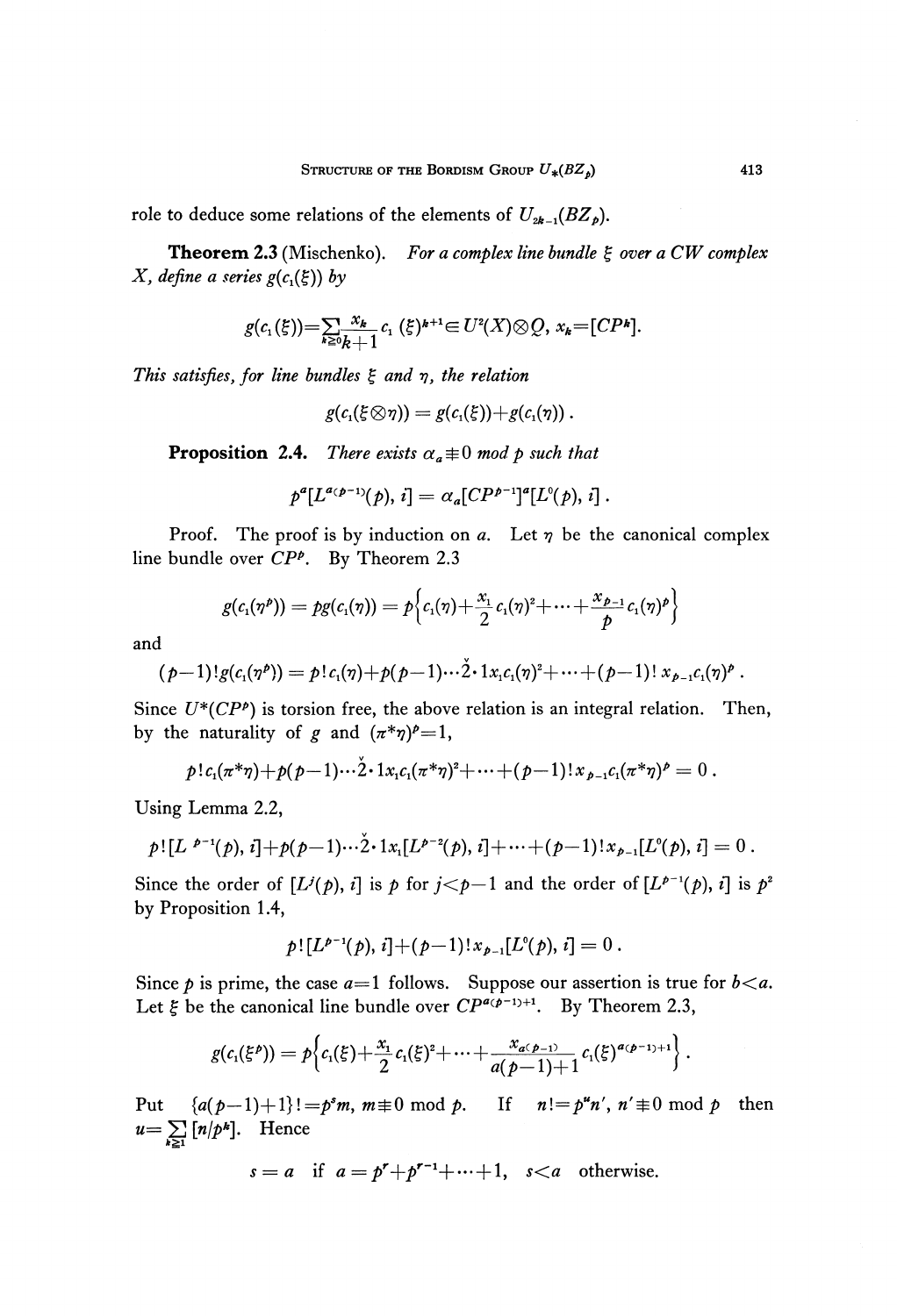Consider the following equation

$$
Ag(c_{1}(\xi^{p})) = Ap\Big\{c_{1}(\xi)+\frac{x_{1}}{2}c_{1}(\xi)^{2}+\cdots+\frac{x_{a(\mathbf{p}-1)}}{a(\mathbf{p}-1)+1}c_{1}(\xi)^{a(\mathbf{p}-1)+1}\Big\},\,
$$

where  $A = \{a(p-1)+1\}$ !  $p^{a-s-1}$ .

This is an integral relation. Therefore, using  $(\pi^*\xi)^p = 1$ , the naturality of g and Lemma 2.2,

$$
p^a m[L^{a(p-1)}(p), i] + \frac{p^a m}{2} x_1[L^{a(p-1)-1}(p), i] + \cdots + \frac{p^a m x_{a(p-1)}}{a(p-1)+1} [L^0(p), i] = 0.
$$

Denote by  $o([L^t(p), i])$  the order of  $[L^t(p), i]$ . Suppose that

$$
t = a(p-1) - (p^kn-1), n \equiv 0 \bmod p,
$$

By Proposition 1.4,

$$
o([L^{t}(p), i]) = p^{a} \text{ if } k=1 \text{ and } n=1,
$$
  

$$
o([L^{t}(p), i]) = p^{v}, v < a-k+1 \text{ otherwise.}
$$

Therefore,

$$
p^a m[L^{a(p-1)}p), i] + p^{a-1} m x_{p-1}[L^{(a-1)(p-1)}(p), i] = 0.
$$

Since  $m \neq 0$  mod  $p$ , using the induction hypothesis, the proposition follows. q. e. d.

Let  $\Gamma(p)$  be the polynomial subring of  $U_*$  generated by all  $[Y_{2k}] \in U_{2k}$  with  $k+p-1$ . We note that  $\Gamma(p)[CP^{p-1}]=U_*$ .

**Proposition 2.5.** *Suppose we are given a relation*

$$
\sum_{k=0}^n [L^k(p), i][M^{2(I-k)}] = 0,
$$

*with*  $[M^{2(I-k)}] \in \Gamma(p)$ . *Then*  $[M^{2(I-k)}] \in p^{[k/(p-1)]+1}\Gamma(p)$ .

Proof. The proof is by induction on *n.* Lemma 2.1 implies that the case  $n=0$  is true. Suppose our assertion is true for  $m < n$ . We consider

$$
\sum_{k=0}^{n} [L^{k}(p), i][M^{2(I-k)}] = 0 \qquad (1)
$$

Applying Smith homomorphism to this equation, we have

$$
\sum_{k=0}^n [L^{k-1}(p), i][M^{2(I-k)}] = 0.
$$

By the induction hypothesis  $[M^{2(1-k)}] = p^{[(k-1)/(p-1)]+1}[N^{2(1-k)}]$ . Since  $\left[\frac{R-1}{r-1}\right]$ **Lί>—1J**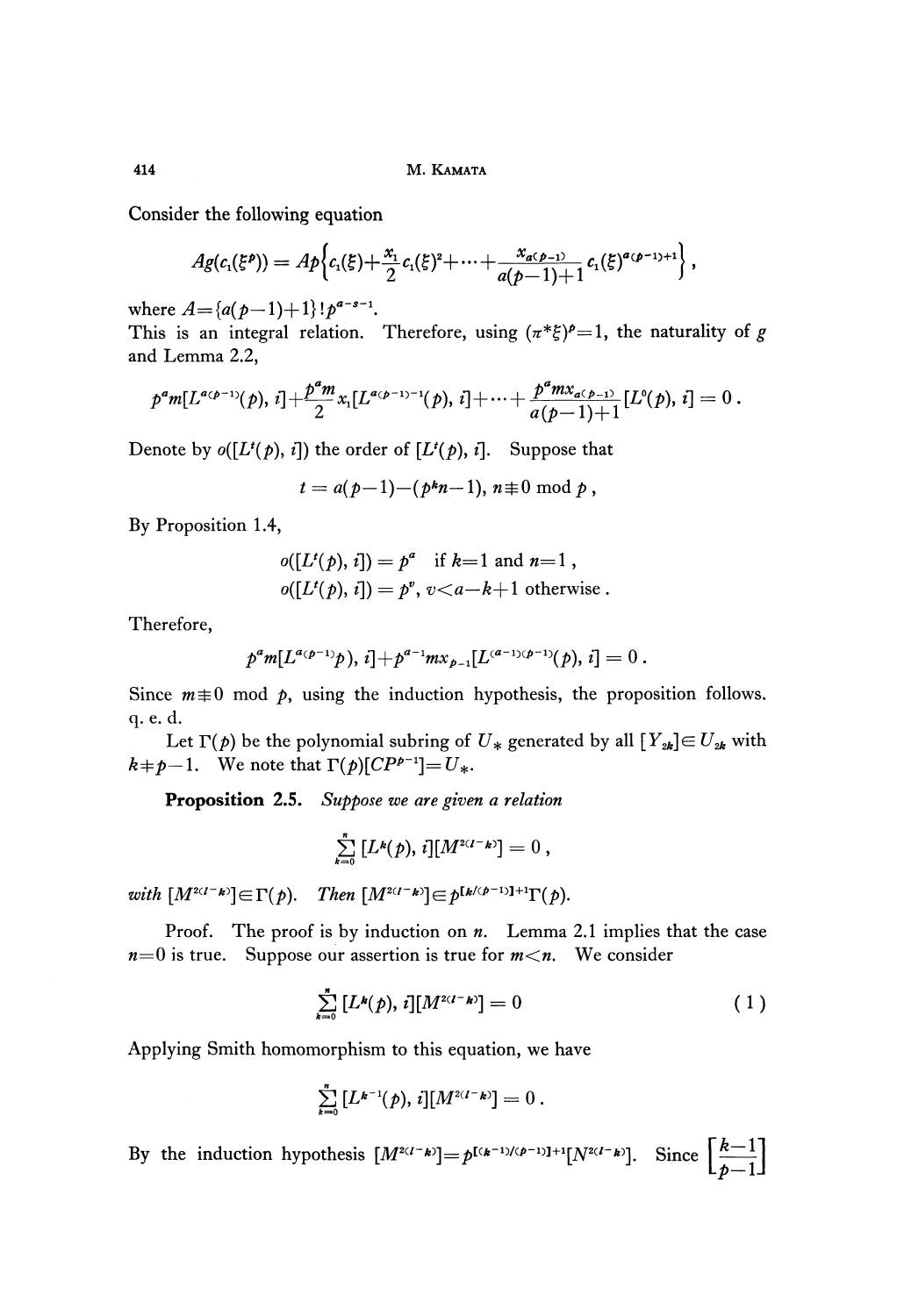for  $k \neq a(p-1)$  and the order of  $[L^k(p), i]$  is  $p^{[k/(p-1)]+1}$  by Proposi  $L_p - L$ tion 1.4, the equation (1) becomes

$$
\sum_{a} p^{a} [L^{a(p-1)}(p), i][N^{2l-2a(p-1)}] = 0.
$$

From Proposition 2.4,

$$
\sum_{a} \alpha_a [N^{2l-2a(p-1)}][CP^{p-1}]^a [L^0(p), i] = 0.
$$

Since  $\alpha_a \equiv 0 \mod p$ , it follows from Lemma 2.1 that  $[N^{2I-2a(p-1)}] \in pU_*$ . This completes the proof.

Let  $\Gamma_{2k}(p)$  consist of 2k-dimensional homogenuous polynomial. Finally we have the following

**Theorem 2.6.** *The homomorphism*

$$
\Theta\colon \sum_{k=0}^n\Gamma_{2(n-k)}(p)/p^{\lfloor k/(p-1)\rfloor+1}\Gamma_{2(n-k)}(p)\to U_{2n+1}(B\mathbb{Z}_p)
$$

given by  $\Theta(\sum [M^{2(n-k)}]) = \sum [M^{2(n-k)}][L^k(p), i]$  is isomorphism.

Proof. The Proposition 2.5 is precisely the statement that  $\Theta$  is monomorphism. To check that  $\Theta$  is epimorphism, we compute the order of the group

$$
\sum_{k=0}^n \Gamma_{2(n-k)}(p)/p^{[k/p-1]+1} \Gamma_{2(n-k)}(p) ,
$$

and compare it with that of  $U_{2n+1}(BZ_p)$ . The former is  $p^{\tau}, \tau = \sum t$  $\sum_{k=0}^{\infty}$  (L $p$  — IJ  $+1$ , where  $t_k$  is the number of partitions of  $k$ , containing no  $(p-1)$ , the latter is  $p^{\sigma}$ ,  $\sigma = \sum_{k=0}^{n} s_k$ , where  $s_k$  is the number of partitions of k. Now

$$
\sigma = \sum_{k=0}^{n} s_k = \sum_{k} \sum_{a} t_{k-a(p-1)} = \sum_{j} (\max \{a | j = k - a(p-1)\} + 1) t_j
$$

$$
= \sum_{j} \left( \left[ \frac{j}{p-1} \right] + 1 \right) t_j = \tau.
$$

Thus  $\Theta$  is an isomorphism. q. e. d.

OSAKA CITY UNIVERSITY